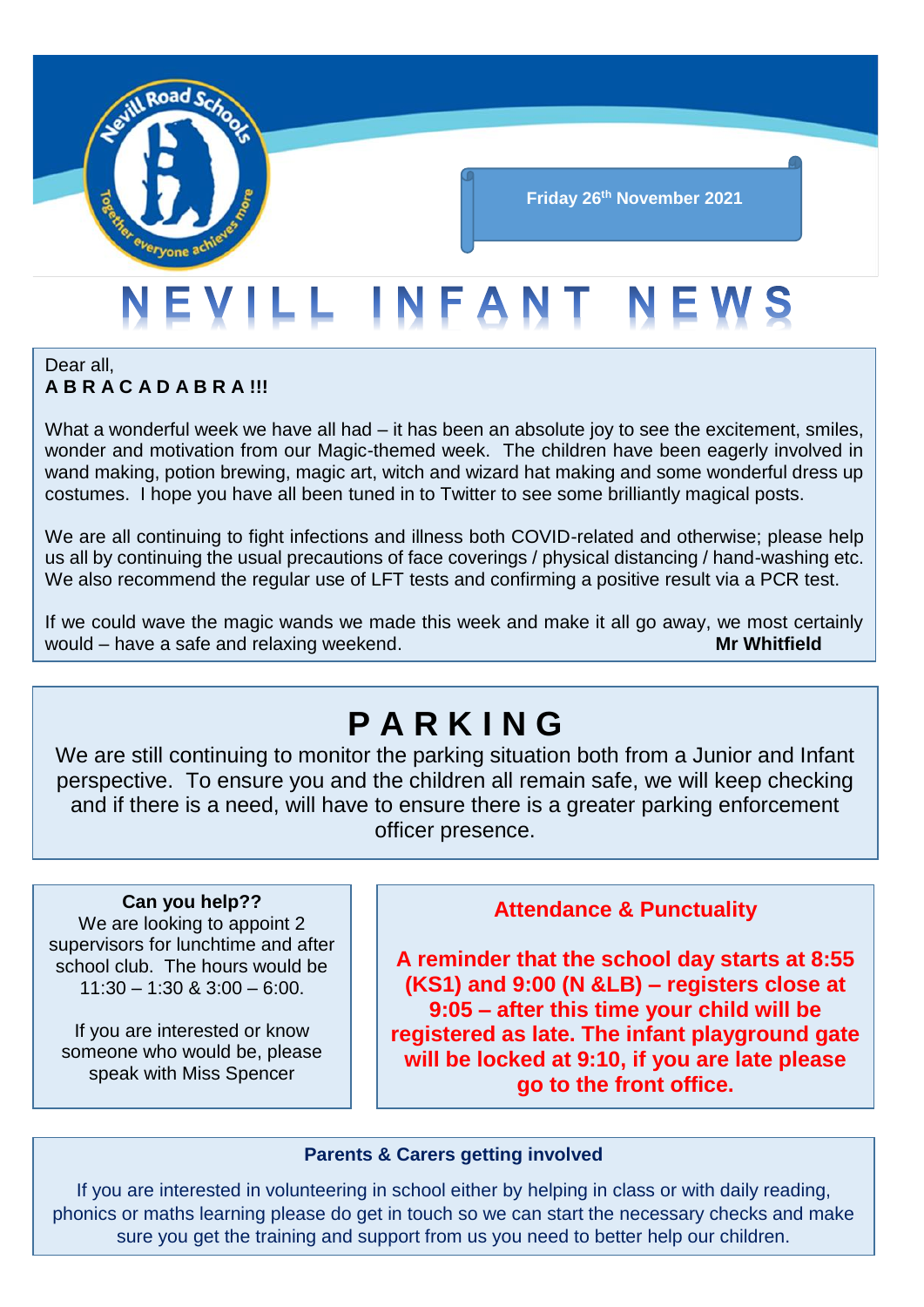

#### **Stockport SEND Week of Action**

A whole week of activities are available for parents to access in this SEND Week of Action including understanding sleep / Makaton taster / Autism strategy. The bookings are being arranged through Eventbrite – please use the link below to access these and book on

<https://stockport.fsd.org.uk/kb5/stockport/fsd/advice.page?id=mnjDdFjH7N4>

#### **SEND Coffee Morning → Thursday 25<sup>th</sup> November**

Sadly, this event had to be postponed due to continuing precautions regarding infection transmission. We will aim to hold this in the Spring term. Thank you for your understanding.

#### **Sending learning home**

We have had a few parents ask for work to be sent home when a child is ill.

We will only send work home for periods of COVIDrelated **isolation** or for non-illness related **recovery** i.e. post-surgery; if your child is unwell, they need time to get better without the extra pressure of completing work– we will catch them up with missed learning when they return.

# **A L L T H I N G S C H R I S T M A S …**

Nevill the Christmas Elf is coming … I wonder what he is going to 'get up to'?

Christmas Card Post Boxes will be in classes from Wednesday 1<sup>st</sup> December so start writing!

Christmas Jumper Day in aid of Save The Children is Friday 10<sup>th</sup> December– a suggested donation is 50p.

Christmas Raffle Draw will take place live (online) on Friday  $10<sup>th</sup>$  December – some fabulous prizes are being donated … THANK YOU!

The Sponsored Santa Dash will be happening on Friday 10<sup>th</sup> December.

School Christmas Dinner followed by Christmas Parties on Friday 17<sup>th</sup> December – we will send home a decorated bag for a few party food items to be brought in. Please remember we are strictly a no nut / no nut-product school and the food will not be shared with others. If children wish to wear their party clothes / non-uniform that day feel free to make it as 'Christmassy' as you wish!